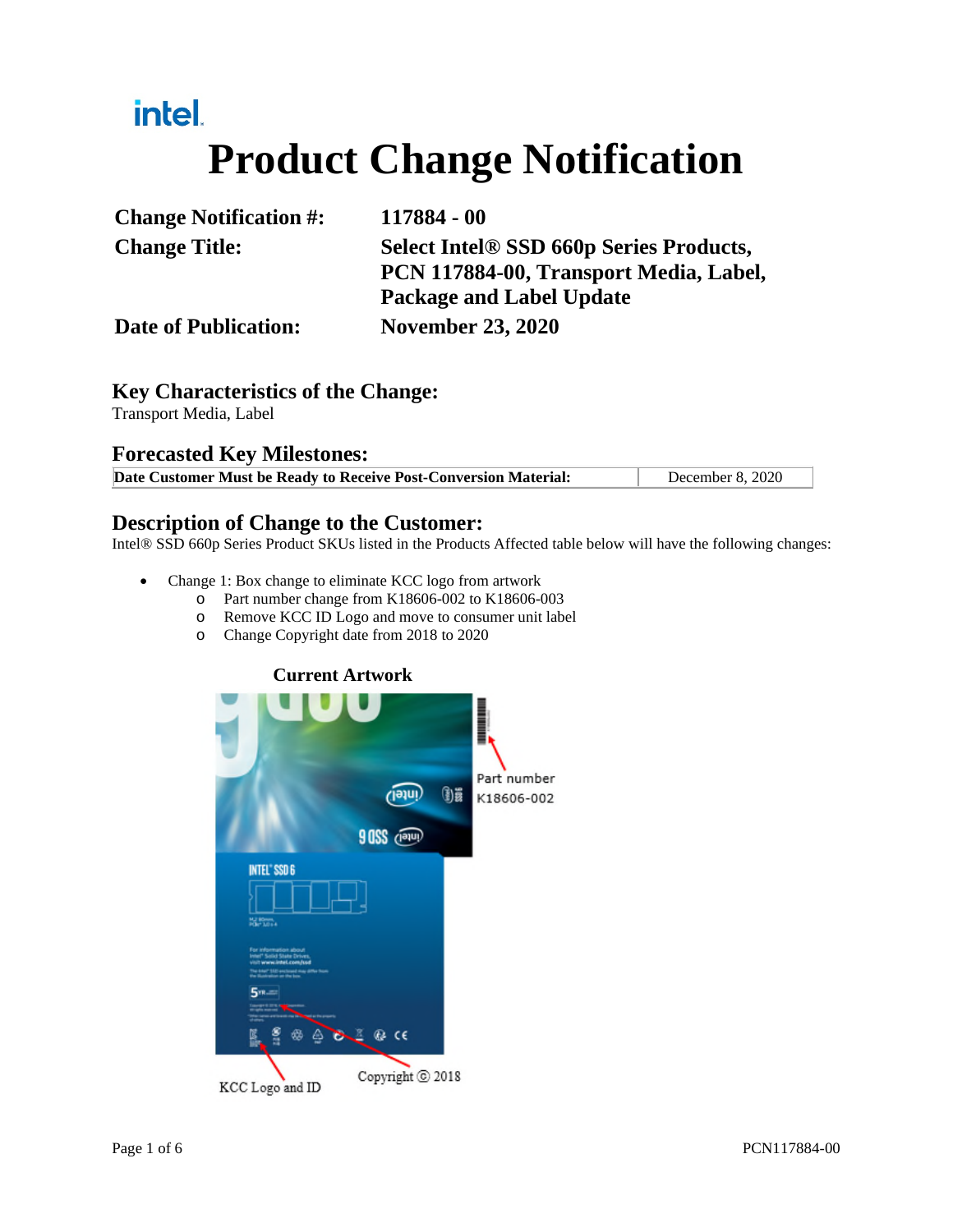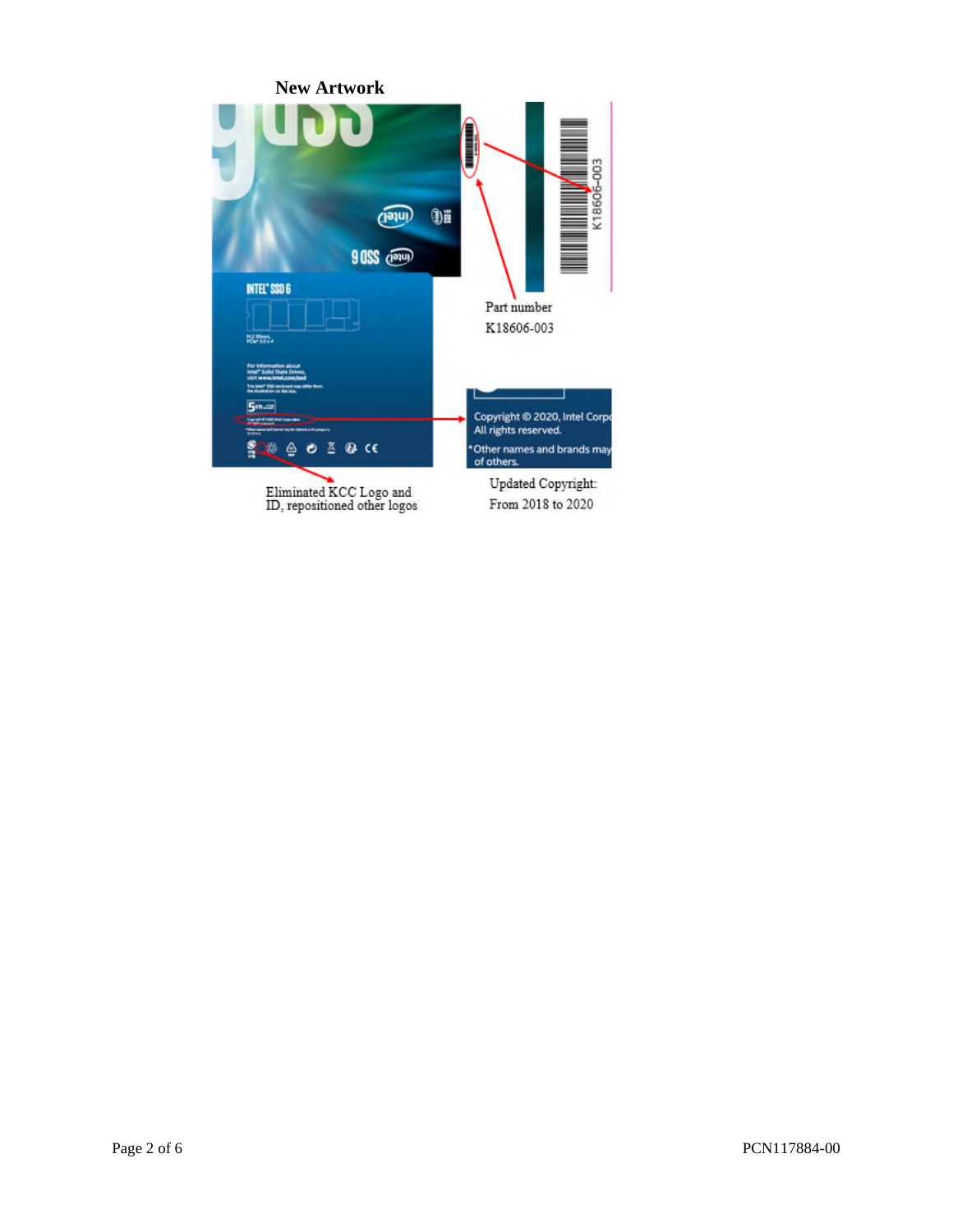- Change 2: Consumer Unit Label change
	- o Add KCC logo and certification I.D. to label
	- o Reposition various fields to allow for space on label

### **Current Label**  Intel®Solid State Drive, XXXp Series, XXX GB  $\cup$ E  $\frac{1}{5}$  $\mathbf{p}$ A<br>N  $\mathbf C$ **XXXXXXXX XXXXXXXX** Ш ,,,,,,,,,,,, <u> Hillingin Hill</u> Prod Code: XXXXXXXXXXXXX  $MM # X00000X$ Version# XXXXXX FW XXXX ۰ Mfg Date: XXXXXXXXX S/N: XXXXXXXXXXXXXX Packed By: xxxxx SA# XXXXX Made in XXXXX with partial foreign content **XXXXX** G



### Page 3 of 6 PCN117884-00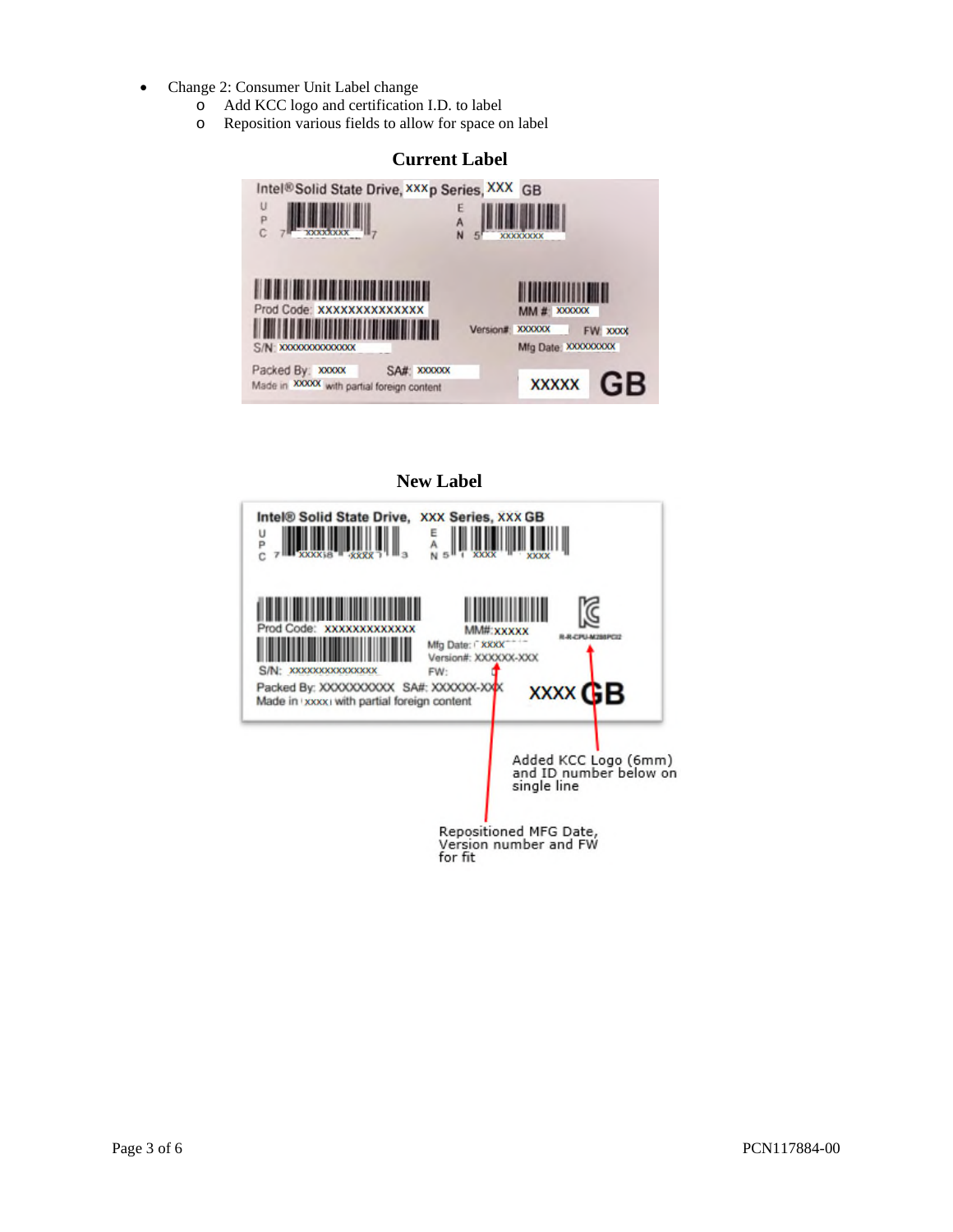- Change 3: Structural packaging change
	- o Remove corrugated "wallet" and clamshell
	- o Replace with new clamshell packaging

### **Current Clamshell Current Wallet**



Remove: H37250-001 Clamshell



Remove: K29660-001 Corrugated Insert



### **New Clamshell Packaging**

Replace with: K63022-001 Tray, K63019-001 Lid,<br>and (2) K12257-001 Tamper labels over buttons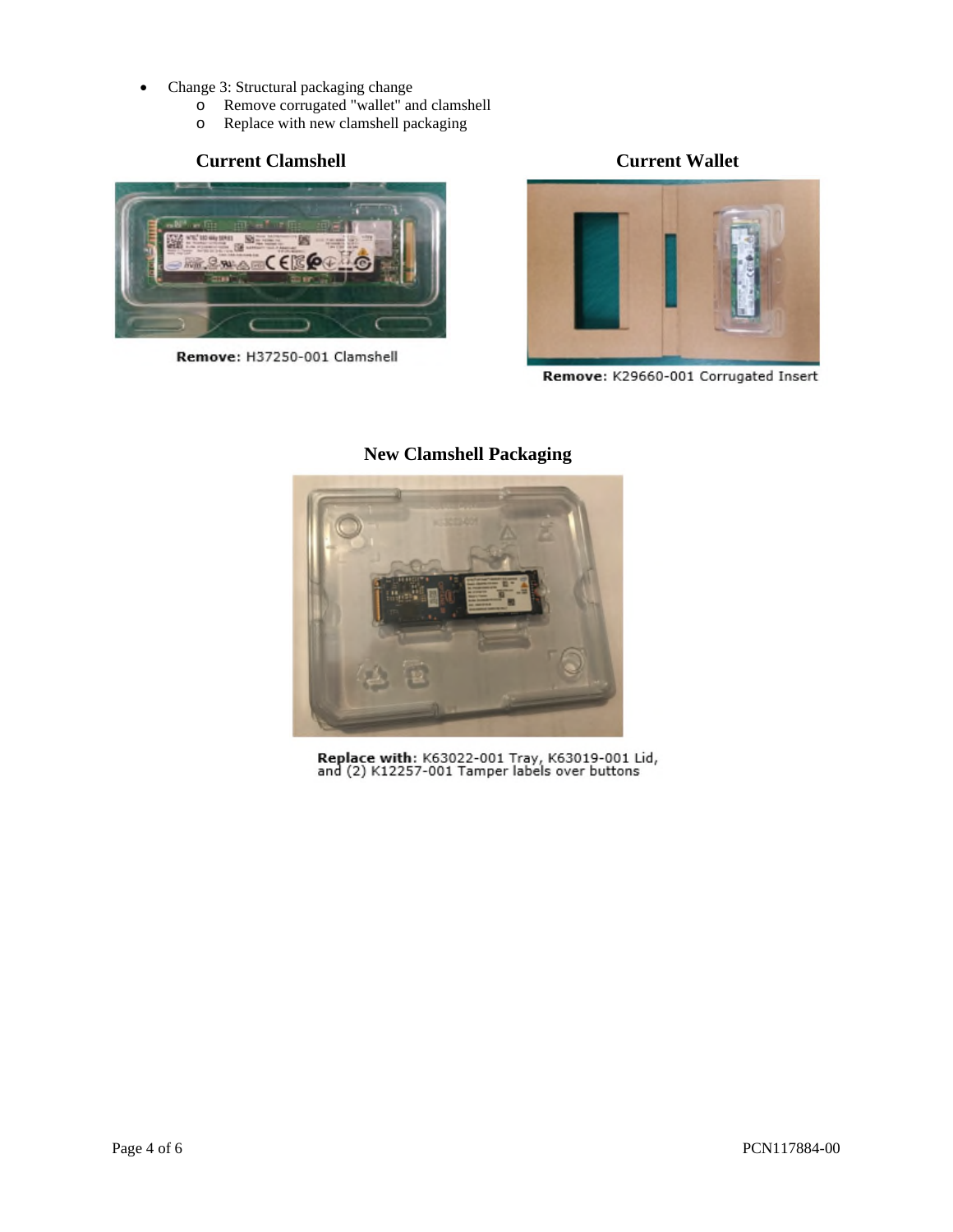### **Customer Impact of Change and Recommended Action:**

There is no change to form fit or function, nor a change to Intel Ordering codes.

Intel will attempt to deplete pre-conversion material before shipping post-conversion material but there is a possibility of Intel shipping mixed inventory. Therefore, customers will need to manage and migrate to the postconversion material as soon as possible.

Milestone dates are estimates and subject to change based on business and operational conditions.

Please contact your local Intel Field Sales Rep if you have any further questions about these changes.

## **Products Affected / Intel Ordering Codes:**

| <b>Marketing Name</b>                                                 | <b>Product Code</b> | MMH    |
|-----------------------------------------------------------------------|---------------------|--------|
| Intel® SSD 660p Series (512GB, M.2 80mm PCIe 3.0 x4, 3D2, QLC) Retail | SSDPEKNW512G8X1     | 978348 |
| <b>Box Single Pack</b>                                                |                     |        |
| Intel® SSD 660p Series (512GB, M.2 80mm PCIe 3.0 x4, 3D2, QLC) Retail | SSDPEKNW512G8XT     | 978349 |
| Box 10 Pack                                                           |                     |        |
| Intel® SSD 660p Series (1.0TB, M.2 80mm PCIe 3.0 x4, 3D2, QLC) Retail | SSDPEKNW010T8X1     | 978350 |
| <b>Box Single Pack</b>                                                |                     |        |
| Intel® SSD 660p Series (2.0TB, M.2 80mm PCIe 3.0 x4, 3D2, QLC) Retail | SSDPEKNW020T8X1     | 978351 |
| <b>Box Single Pack</b>                                                |                     |        |
| Intel® SSD 660p Series (2.0TB, M.2 80mm PCIe 3.0 x4, 3D2, QLC) Retail | SSDPEKNW020T8XT     | 984872 |
| Box 10 Pack                                                           |                     |        |
| Intel® SSD 660p Series (1.0TB, M.2 80mm PCIe 3.0 x4, 3D2, QLC) Retail | SSDPEKNW010T8XT     | 984875 |
| Box 10 Pack                                                           |                     |        |
| Intel® SSD 665p Series (1.0TB, M.2 80mm PCIe 3.0 x4, 3D3, QLC) Retail | SSDPEKNW010T9X1     | 999HHA |
| <b>Box Single Pack</b>                                                |                     |        |
| Intel® SSD 665p Series (2.0TB, M.2 80mm PCIe 3.0 x4, 3D3, QLC) Retail | SSDPEKNW020T9X1     | 999HHG |
| <b>Box Single Pack</b>                                                |                     |        |

### **PCN Revision History:**

| <b>Date of Revision:</b> | <b>Revision Number:</b> | <b>Reason:</b>           |
|--------------------------|-------------------------|--------------------------|
| November 23, 2020        | 00                      | Originally Published PCN |